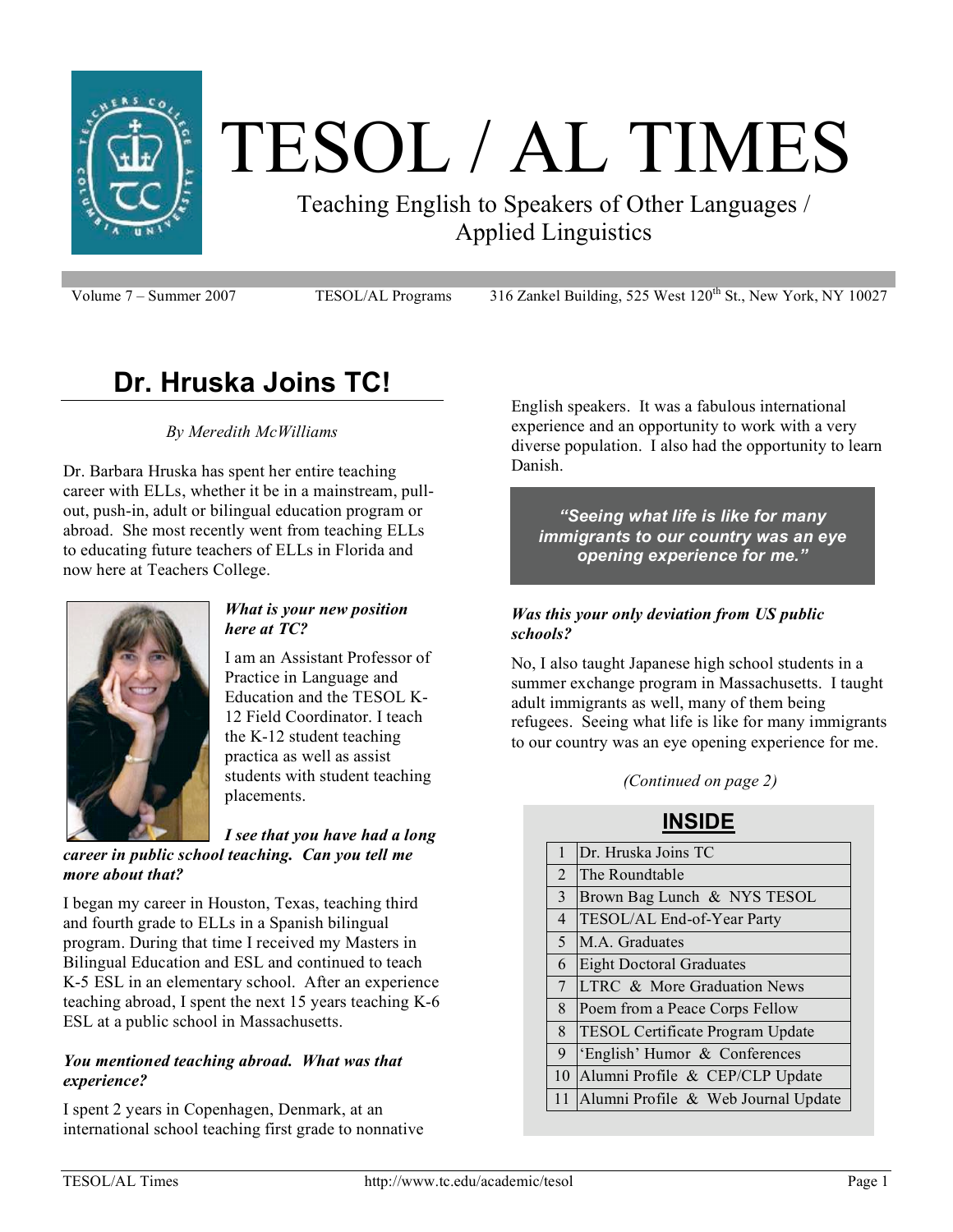# **The Roundtable**

#### *By Jackie Gianico*

If there were a theme for the TESOL/AL Roundtable this past year, it would be: Making the Roundtable a Resource. In addition to regular Sunday night potluck gatherings, the Roundtable hosted several workshops aimed at preparing students in the TESOL/AL programs to write term papers and M.A. Essays and to share research.

In an effort to bring M.A. students and doctoral students together, Sunday night potlucks were organized as a platform for informal mingling and for the presentation of doctoral research in an intimate, friendly setting. June Wai and Charles Combs were two of our potluck speakers.

In December, the Roundtable invited Lily Kim and Tara Tarpey to give an informal lecture for our M.A. Essay Workshop in which they shared their essay experience from the early stages to finish. In the spring, along with the co-sponsorship of the TESOL/AL programs, the Roundtable hosted a series of writing workshops specifically geared to students in our programs. Professors Joanna Labov and Santoi Wagner each held a workshop on Literature Reviews and Writing in APA Style respectively.

The Roundtable's goal for this upcoming academic year is to expand on these resources and to continue to bridge the gap between masters and doctoral students. Also stay tuned because you may soon see the Roundtable online with its own webpage!



*From L to R: Melinda Montgomery, Prof. Barbara Hawkins, Lauren Schwartz, Shelly October, Dana Naim, Lily Kim, and Jackie Gianico.*

# **Dr. Hruska (Cont.)**

#### *It seems you have experienced the wide spectrum of opportunities that TESOL can offer. Where did your career as a teacher educator start?*

In 1999, Florida passed a law stating that all contentarea teachers needed to have an ESL endorsement. I taught and coordinated courses for pre-service non-ESL teachers seeking endorsement. I also directed an early literacy after-school program for kindergarten and first-grade ELLs at a local school.

#### *Now that you are here at TC what are some of your goals?*

I believe that teaching ESL through content is the most effective way to teach ELLs in K-12 settings. I would like to see liaisons with other departments and programs at the college like science and math to provide training to all teacher candidates in working with ELLs. I also want to see how TC can have an increased engagement with local schools. President Furhman is interested in creating stronger relations with the public schools, and I would like to be part of that.

*"I feel that classrooms are a place where teachers can make significant personal and professional growth."*

#### *Finally, Dr. Hruska, what are your current interests in education? Are you working on any projects right now?*

My current research focuses on ESL teacher development at the pre-service level. I am interested in how pre-service teachers address the needs to provide both content and language instruction to ELLs. In addition, I have submitted two papers which are under review "Transformative Principles for Teachers" and "The Receptive Side of Teaching." Both focus on ways teachers can develop personal balance as part of their teaching practice - for example, the ability to have an organized lesson plan while still allowing for spontaneity. I feel that classrooms are a place where teachers can make significant personal and professional growth.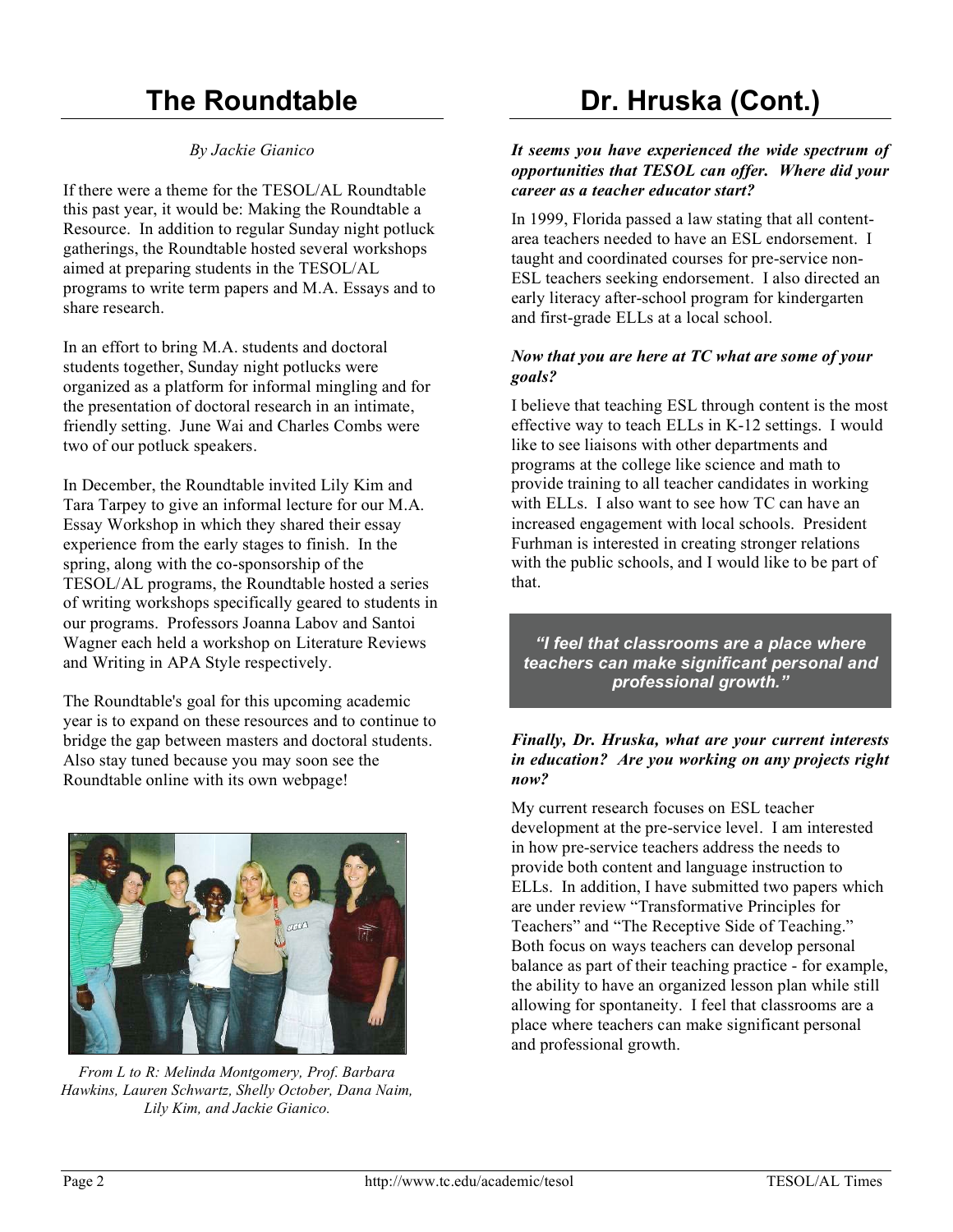# **Brown Bag Lunch Series**

*By Monika Ekiert*

# **TC Hosts NYS TESOL Conference**



Working Papers in TESOL & Applied Linguistics TEACHERS COLLEGE, COLUMBIA UNIVERSITY



*Taejoon Park presenting at a Brown Bag Lunch. Photo by M. Ekiert*

*Teachers College Columbia University Working Papers in TESOL and Applied Linguistics* started a Brown Bag Lunch Presentation series that allows efficient dissemination of research conducted by TESOL/Applied Linguistics current and former students, extends opportunities for academic exchange between the TESOL/ Applied Linguistics students, and offers presentations of interest to the TC community.

This year's invited speakers included the 2006 and 2007 TESOL/AL graduates: Dr. Elvis Wagner, Dr. Yeu-Ting Liu, Dr. Joowon Suh, and Dr. Taejoon Park. The presentation topics ranged from issues in testing L2 listening and writing to the ultimate attainment in SLA and English Lingua Franca business negotiations.

For the podcast of Dr. Joowon Suh's presentation visit:

http://pocketknowledge.tc.columbia.edu/home. php/viewfile/22175

*By Christina Morales*

How has the gap between research and theory been bridged? This was the theme addressed at the New York State TESOL 29<sup>th</sup> Annual Applied Linguistics Winter Conference held on Saturday, February 3<sup>rd</sup>, 2007.

There were 138 participants attending this event. Many Teachers College students presented papers. Presenters demonstrated and discussed teaching practices that were implemented based on



*Rebekah Johnson presenting at the conference*

research findings. Paper topics spanned a wide range including: using media and technology in the classroom, academic writing, health literacy, assessment and family discourse.

The plenary speaker was Teachers College's very own Dr. Elvis Wagner, who presented his paper entitled, *Second Language Listening Ability: Research-Informed Teaching and Testing.* The presentation was followed with a question and answer period.

Conference participants could also attend the Publisher's Fair hosted by numerous publishers such as McGraw Hill, Great Source Education, and Pearson Longman, who also sponsored the lunch.



*Sharon Balani and Lauren Park volunteering at the conference.*

The afternoon ended with a reception where both presenters and participants could meet to share their experiences of the day. All in all, it was a conference well worth attending.

Many thanks to the conference organizers who did a fabulous job: Rebekah Johnson, Jackie Gianico, Charles Combs, Tara Tarpey, and John Balbi.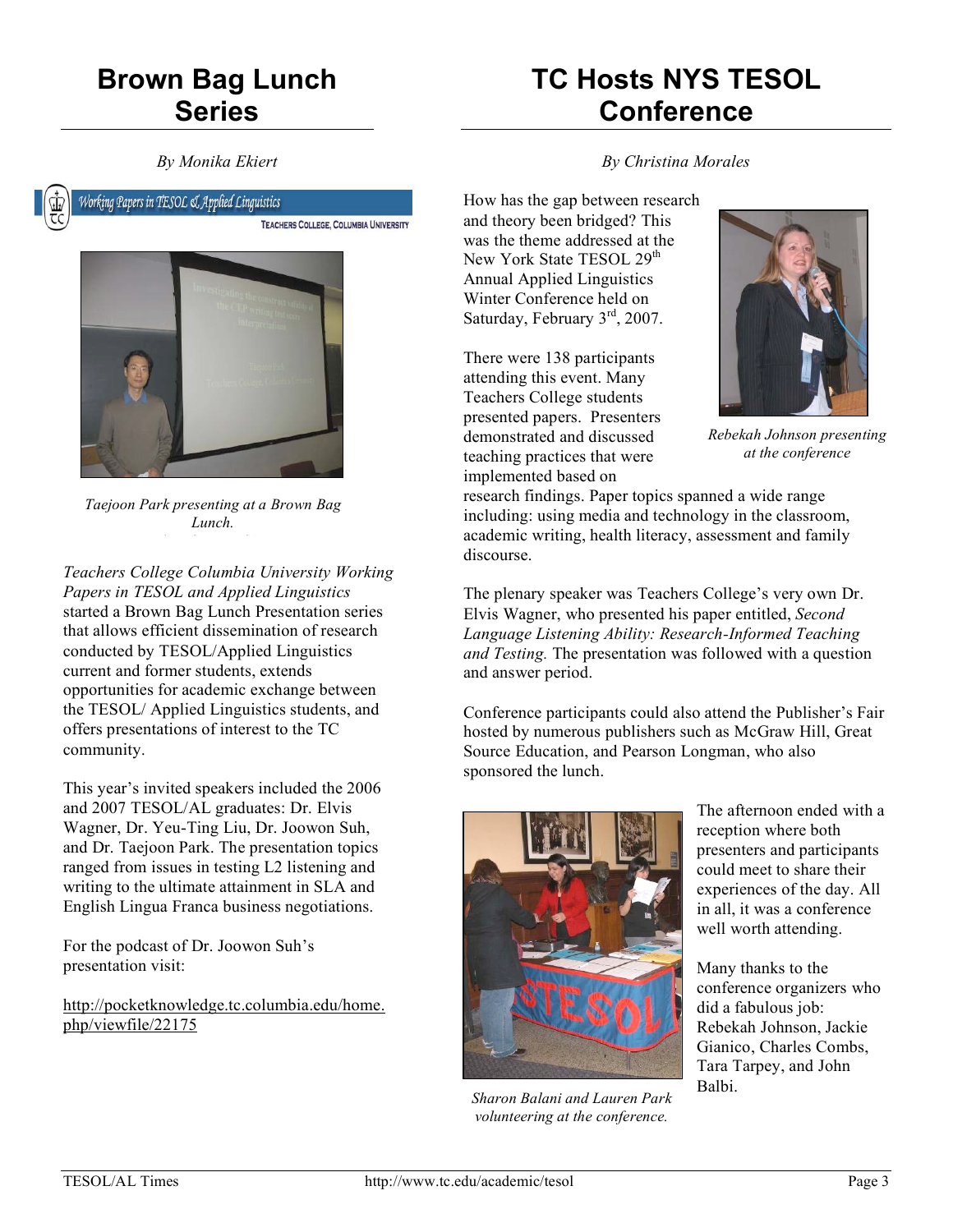### **TESOL/AL End-of-the-Year Party!! WooHoo!**

*By Alyssa Francis and Sharon Balani (with significant contributions and motivation from Yoko Kinoshita and Jessica Horstmann)*

The food was marginal, the beer was cheap, and the music was something out of a bad teenage movie.

Oh wait, that was the *business school's* year-end party! The TESOL/AL party, on the other hand, was filled with friendly and familiar faces, fine wine, gourmet food (made by Professor/Chef You-Know-Who), homemade desserts by recent TESOL Ed.D. graduate Mikiko Suzuki, and the pleasant sound of intellectual chatter.

However, the smoked fish and dessert rolls were only a couple of the highlights of the evening; the party also marked a time to laud the winners of the Fanselow and APPLE Awards.

The Fanselow Award was established to reward projects demonstrating significant contributions to the fields of TESOL and Applied Linguistics. Professors Joanna Labov and Barbara Hruska announced this year's winners. June Wai won 1st Place, while Honorable Mentions were given to Joachim Castellano and Carolyn Giroux. All three nominees gave short presentations describing their projects.

The APPLE Award is presented to students in the TESOL/AL department who submitted exceptional papers. Professor Williams announced this year's winners: Antonieta Cal y Mayor Turnbull (Ed.M.), Heather Barikmo (M.A.-Applied Linguistics), and Tara Tarpey (M.A.-TESOL).

Poppy Wagner (daughter of Santoi & Elvis Wagner) offered the night's comic intermissions, gracing the



partygoers with proof of her own language acquisition and toddler-level acrobatics.

The festivities were peppered with mixed emotions as doctoral students giddily celebrated the completion of their degrees (Linda Wine actually *whooped*!) and faculty and students alike commemorated Joanna Labov and Elvis Wagner, both of whom will be leaving to pursue teaching careers at other universities.

There were no keg stands or guest appearances by Britney Spears, but we suspect people enjoyed themselves nonetheless. Even after the party's formal conclusion, people stayed, warmed by good wine and bright conversations, eventually finding their way home in the poetic Manhattan Spring evening.

#### **End-of-the-Year Party Comprehension Questions**

- 1. Who made the desserts*?* 
	- a.) Britney Spears
	- b.) Mikiko Suzuki, Ed.D.
	- c.) Professor/Chef You-Know-Who
	- d.) Columbia Business School
- 2. T or F-- The two awards announced at the party were *The Fanselow Award* and *The POTATO Award.*
- 3. Wagner provided the party's comic intermissions. (Hint: It wasn't Elvis.)



*Dr. Hruska and Dr. Labov presenting the Fanselow Award to June Wai*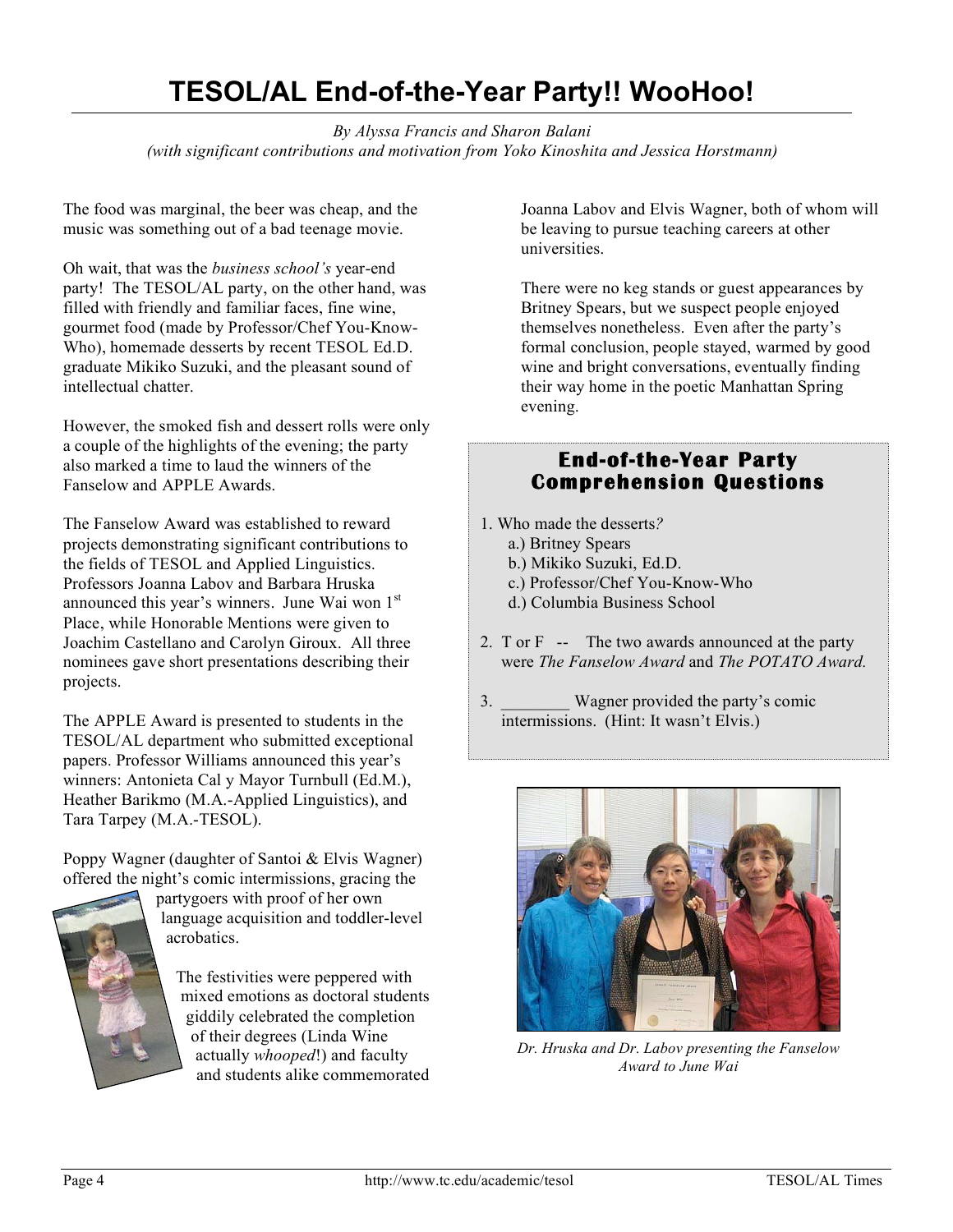*Graduates from the TESOL/AL program were asked about future plans and favorite Teachers College memories.*

|                                | <b>Future Plans</b>                                                                                                                                                                                              | <b>Favorite Memories</b>                                                                                                                                                                                                                                                                                                                                                                                                                                                |  |  |
|--------------------------------|------------------------------------------------------------------------------------------------------------------------------------------------------------------------------------------------------------------|-------------------------------------------------------------------------------------------------------------------------------------------------------------------------------------------------------------------------------------------------------------------------------------------------------------------------------------------------------------------------------------------------------------------------------------------------------------------------|--|--|
| Ellin E. Kim                   | Will be working as an ESL teacher starting<br>September 2007 in some NYC public<br>school. Will travel around overseas until<br>the school starts in the fall.                                                   | Besides all the lovely papers we had to write, definitely<br>Professor Williams' cooking and the warm atmosphere<br>created by the student body in the TESOL program.                                                                                                                                                                                                                                                                                                   |  |  |
| Christina<br>Morandini         | For the time being, I will be starting my<br>third year as a middle school ESL teacher in<br>New York City (Harbor Heights P.S. 349 in<br>Washington Heights).                                                   |                                                                                                                                                                                                                                                                                                                                                                                                                                                                         |  |  |
| Joachim Emmanuel<br>Castellano | Continue to work for the Gottesman<br>Libraries EdLab, working on media<br>production for the college. Further develop<br>the TESOL 2.0 project, and search for a<br>university in Japan to support the project. | Preaching the benefits of a Mac computer during my<br>CEP technology workshops.                                                                                                                                                                                                                                                                                                                                                                                         |  |  |
| Rebecca Elizabeth<br>Ladner    | Moving to Atlanta, hopefully soon to be<br>gainfully employed as a high school ESOL<br>teaching in an Atlanta-area public school                                                                                 | Teaching "The Monkey's Paw" with Lauren, Seth, and<br>Carrie. "All my best friends are Transformative<br>Intellectuals."                                                                                                                                                                                                                                                                                                                                                |  |  |
| Carolyn (Carrie)<br>Giroux     | I plan to teach high school here in New<br>York or to work abroad.                                                                                                                                               | The best memories of my time at TC include the first<br>methodology (K-6) class with Professor Hawkins<br>where I was introduced to a new way of thinking about<br>teaching. I was also introduced to a group of really<br>great people, my colleagues in the TESOL program,<br>who have become a source of great advice and<br>encouragement. I also remember the sense of<br>accomplishment we all felt after handing in our M.A.<br>essays.                          |  |  |
| Melinda Keely<br>Montgomery    | I will be working as a kindergarten teacher<br>at the Carl C. Icahn School (II) in the<br>Bronx.                                                                                                                 | I remember having to look at the moon every night for<br>Professor Hawkins' class. At first I thought it was the<br>most unfair and tedious thing I ever had to do for a<br>class (undergraduate or otherwise), but now that I am<br>not required to do it for a class, I still find myself<br>looking at the moon, recalling the phase, and finding<br>some type of solace in staring at it. I even think I will<br>somehow get my kindergarteners to do it next year! |  |  |
| Seung-hee Do                   | I plan to become a high school teacher in<br>Korea.                                                                                                                                                              | My third CEP Practicum - I enjoyed it because I was<br>able to notice the progress I made over the semesters<br>both as a teacher and as a person.                                                                                                                                                                                                                                                                                                                      |  |  |
| Kristine Mariano-<br>Teixeira  | I'm teaching ESL to adults at Westchester<br>Community College for the summer. In<br>September, I start a full time ESL position<br>at P.S. 217 in Brooklyn.                                                     | My favorite memories from my experience in the<br>TESOL/AL department are all of the wonderful<br>friendships that I have made with my fellow<br>TESOL/AL TC grads and all of the great times that<br>we've had over the past two years!                                                                                                                                                                                                                                |  |  |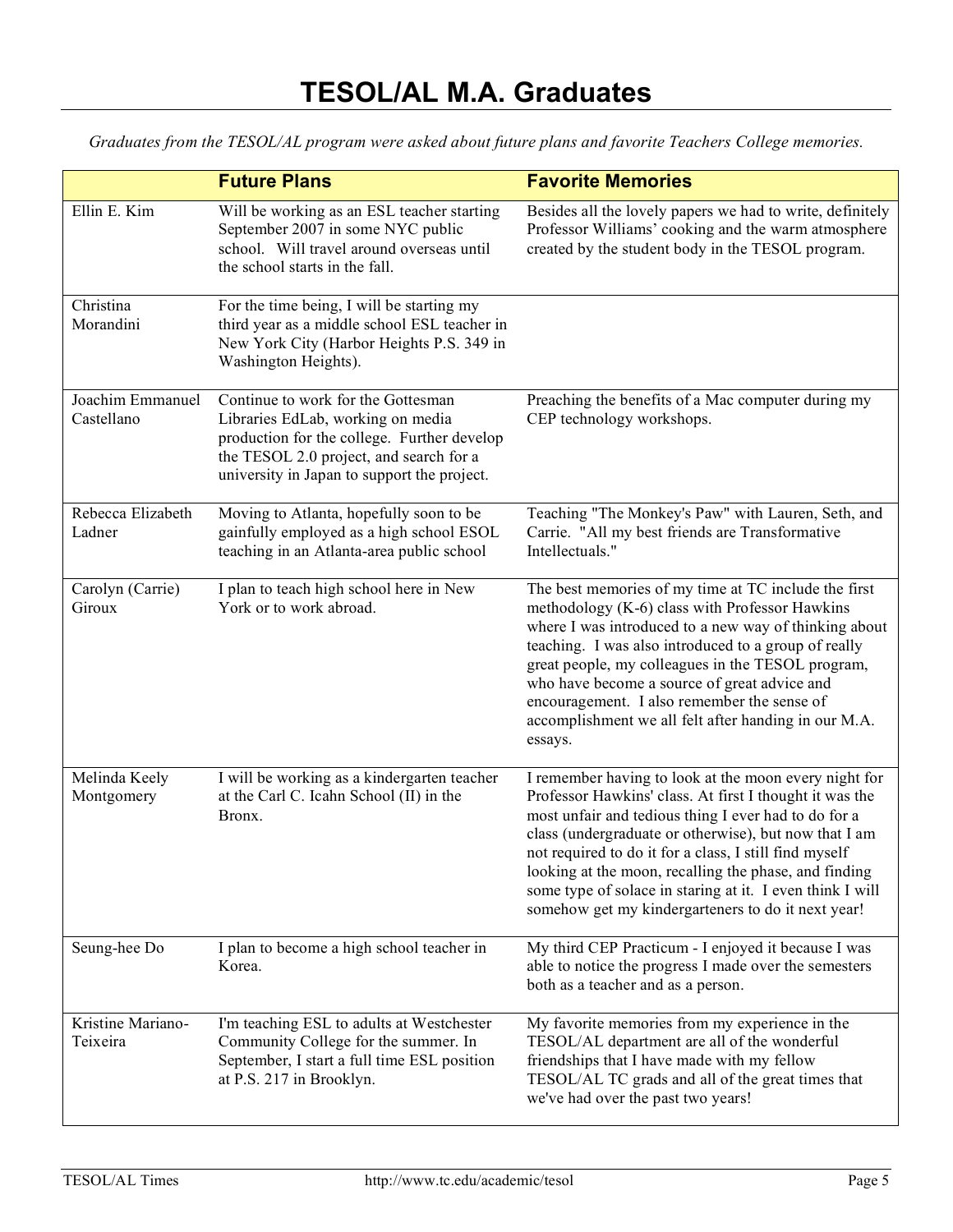# **Eight Doctoral Graduates!**

*Interviews by Yoko Kinoshita & Bora Sohn*

We are proud to announce a record number of doctoral graduates this year. Yeu-Ting Liu, Eun Sung Park, Taejoon Park, Andrea Révész, Heekyung Seol, Joowon Suh, Mikiko Suzuki**,** and Linda Wine all graduated with their Ed.D.! We asked each of them to describe their favorite memories from the experience, advice for anyone pursuing an Ed.D., and their future plans. For those considering the pursuit of an Ed.D. or those who want to reminisce on their experience, here are some words from the wise.

#### *Yeu-Ting Liu*

Dissertation Title: Examinations of Phonological Recoding in Sentence-level Chinese Character Recognition by Advanced Adult L2 Chinese Learners.

Advice: Never underestimate what you can achieve, but do not try to depend only upon yourself to accomplish this long journey. Gaining support from your peers is equally important as getting support from your advisor or professors.

Plans: I will return to Taiwan and teach in the English Department of National Taiwan Normal University

#### *Eun Sung Park*

Dissertation Title: Learner-generated Noticing of Second Language Input: An Exploratory Study

Favorite Memory: I will always remember times spent with friends/colleagues from the docsem we have always been a tight group and I will miss them a lot.

Plans: I have joined the faculty at the Monterey Institute of International Studies. I will be teaching SLA and Language Analysis.



*Doctoral graduates donning their gowns on graduation day.*

#### *Taejoon Park*

Dissertation Title: Investigating the Construct Validity of the Community Language Program (CLP) English Writing Test.

Advice:Begin to think about what you're going to do for your dissertation early on. It will help shorten the duration of your studies at TC.

Plans: I'll probably be teaching at a college in New York City.

#### *Andrea Révész*

Dissertation Title: Focus on Form in Task-Based Language Teaching: Recasts, Task Complexity, and L2 Learning.

Favorite Memory: Organizing the SLRF 2005 conference was a really special experience for me. It was an extremely gratifying feeling to host so many renowned SLA researchers at Teachers College.

Plans: I would like to continue teaching and doing research in the field of SLA. In the fall I will begin teaching at Georgetown University.

#### *Heekyung Seol*

Dissertation Title: The Impact of the Critical Period and L1 on L2 Ultimate Attainment

Advice: You need to have a 'buddy' group for support and encouragement. It is hard to survive in such a long journey at TC without someone who understands what you go through.

Plans: I plan to get a teaching position at a college or university. I'd also like to establish an English program (institute) for immigrants.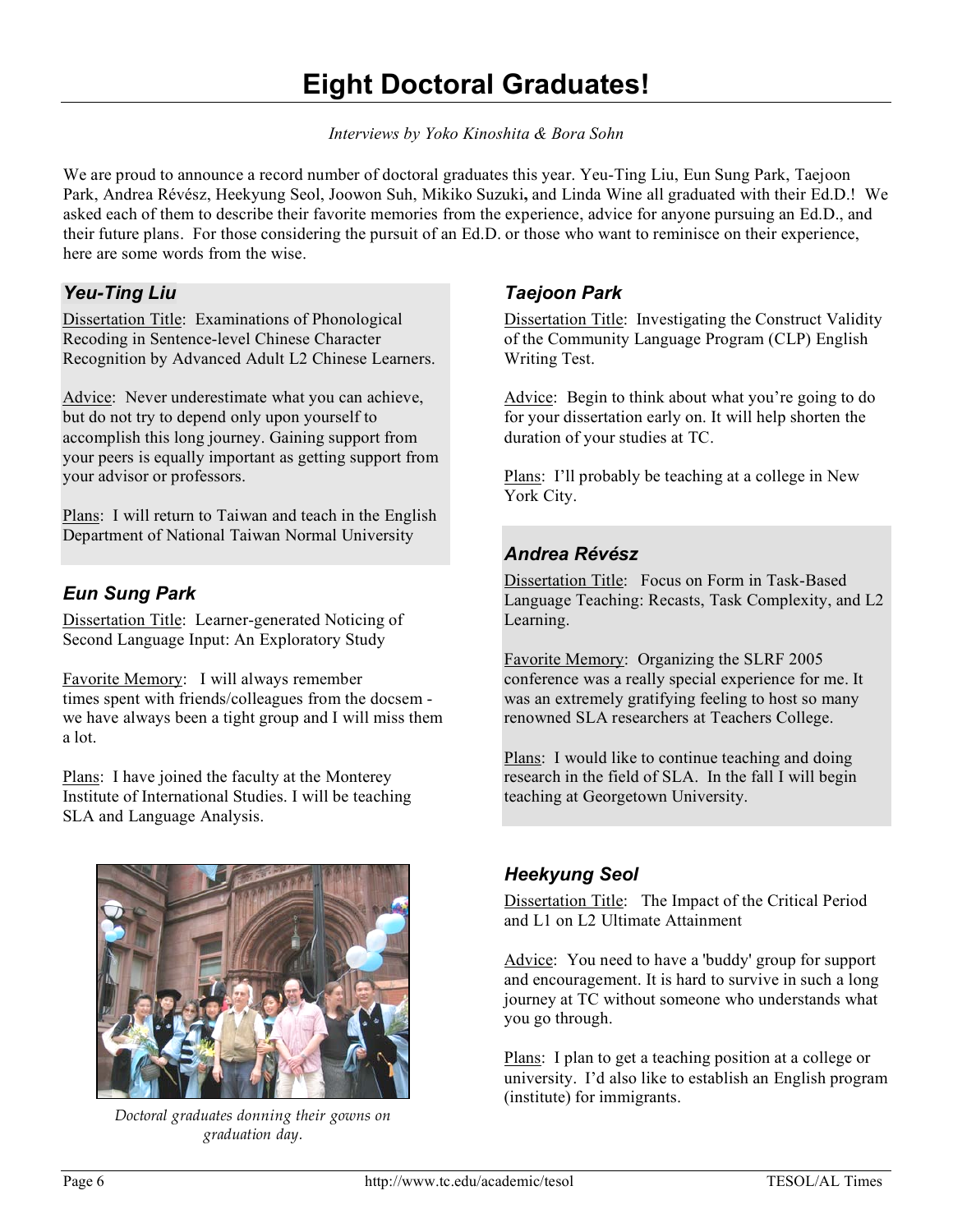# **Doctoral Grads (Cont.)**

#### *Joowon Suh*

Dissertation Title: Organization of Other-initiated Repair in English Lingua Franca Business Negotiation.

Favorite Memory: I would say it was the entire process of writing my dissertation. It was absolutely a grueling process, but I learned a lot from it, particularly about myself.

Plans: I will continue to teach Korean at Princeton University and try to publish.

#### *Mikiko Suzuki*

Dissertation Title: Learner Uptake and Second Language Learning

Favorite Memory: My most favorite memory would be after-defense parties, where everyone was smiling and seemed really happy.

Plans: Teach and research!

#### *Linda Wine*

Dissertation Title: Framing and Alignment in Parent-Teacher Meeting Talk: The Power of Politeness.

Advice: The dissertation process is a lot like marriage. Pick a research area you feel passionate about and an advisor you enjoy and admire.

Plans: I am fortunate to love my job as director of the TC TESOL Certificate Program and look forward to continuing at TC, as well as adjuncting on occasion in the areas of discourse and sociolinguistics.



*L to R: Andrea Révész, Linda Wine, Mikiko Suzuki, and Taejoon Park.*

### **More Graduation News**

*By Professor Leslie Beebe*

Michael Feyen, M.A. graduate in Applied Linguistics and Academic Assistant to TESOL and AL, was honored by the Office of the President as the choice for Student Keynote Speaker at the M.A. graduation ceremony at Riverside Church on May 15. His speech was the finest student speech that I have ever heard at a TC graduation. Many people thought it was the highlight of the ceremony, and we are very proud to claim him as one of our own.

President Fuhrman chose two dissertations to discuss in her speech at the doctoral graduation. One of these dissertations was a discourse analysis written by Linda Wine, doctoral graduate in Applied Linguistics and Director of the TESOL Certificate Program. Linda's topic was "Framing and Alignment in Parent-Teacher Conferences." Congratulations, Linda, on this public recognition.

# **Language Testing & Research Colloquium 2007**

#### *By Alicia Kim*

The 29th annual Language Testing Research Colloquium (LTRC) was held at the University of Barcelona in Spain from June 9 to June 11 under the theme of "Exploring Diverse Methodologies and Conceptualizations in Language Testing Research. It was co-chaired by Dr. James Purpura (TC) and Carolyn Turner (McGill University).

It was a great experience to attend the largest conference in the field of language testing and meet stellar scholars in the field. I had the opportunity to learn about some of the newest topics in the field (e.g., the measurement of language aptitude and high-level L2 abilities; cognitive diagnosis approaches in language assessment). In addition, it was a proud moment to witness many of our TC grads/doctorate students present their papers (e.g., Dr. Elvis Wagner, Dr. Taejoon Park, Kirby Grabowski, Hyunjoo Kim, and Dr. Evelina Galaczi). I look forward to the next conference, which will be held next summer in Hangzhou, China.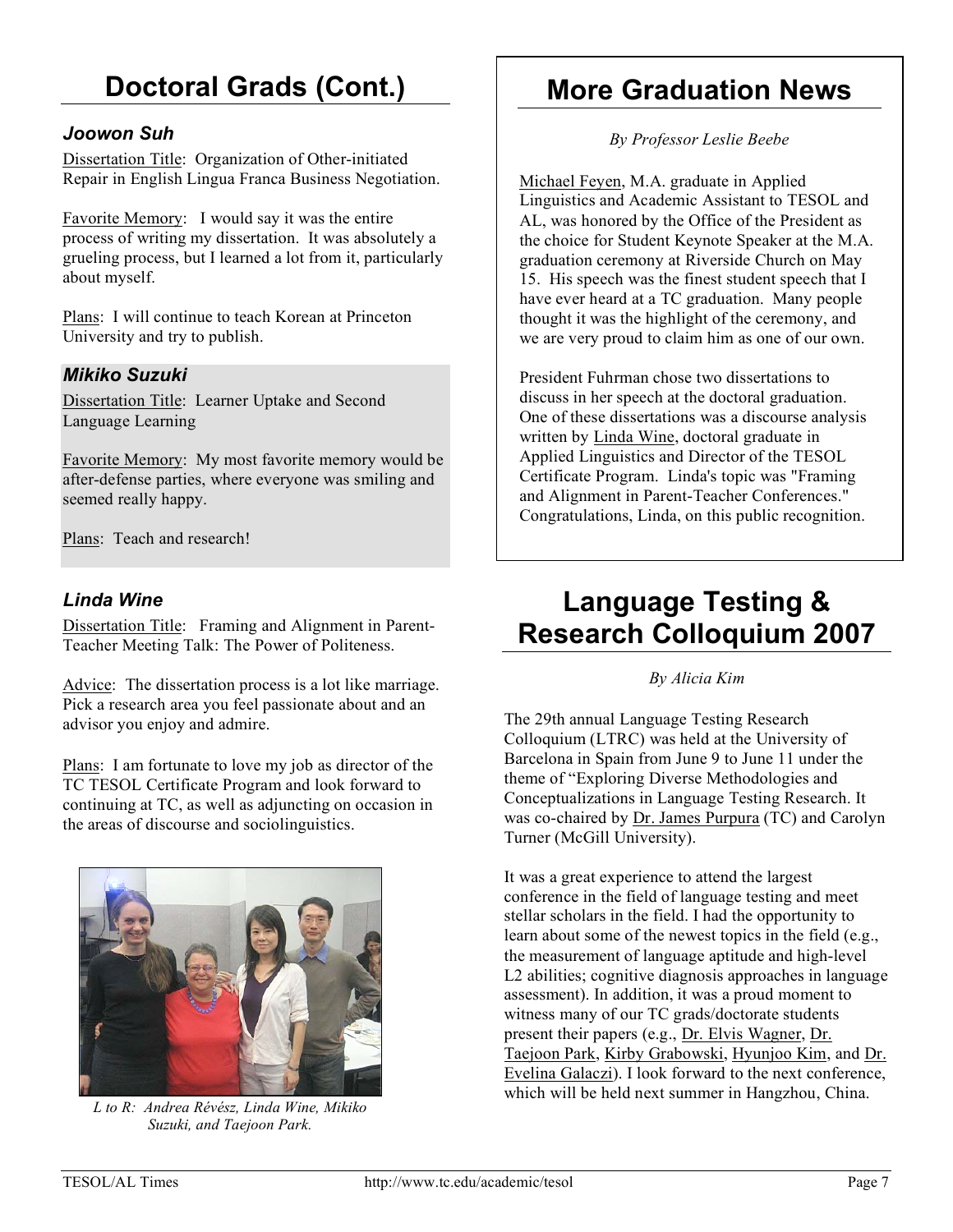### **Here We Go Again**

#### *By Kim Swanson*

*Kim was a Peace Corps Fellow in the Dominican Republic. This poem is a reflection on her first year of teaching. The students' voices are in plain font, the teacher's response is in italics.*

What are you?; *What do you mean?;* Are you Dominican; No, you look Puerto Rican; You're white?; You don't look white; Miss E. looks white; *Take off your headphones;* What headphones?; They're not turned on; I can still hear you; Do you wax your eyebrows?: Do you drink beer?; Do you have a boyfriend?; Can I go to the bathroom?; It's an emergency; I'm going to pee myself; Pleeaaasssse miiissss; *I'm coming around to check homework;* We had homework?; You didn't give us homework; I didn't understand the homework; You give us to much homework; You give us homework every night; I had an essay for Global so I didn't do your work; Was Shakespeare gay?; I don't want to read or write essays; *But it's a Regents Prep class?;* Are you tryin' to play me miss?; You beastin' miss; Oh snap; She be frontin'; Aaaayyy miiisss; Chill; *You chill*; But miss, I'm special ed; We can't do this, we're ESL; No speak English; Miss, we're crazy; Ask Miss J., we can't do anything; *Ladies and gentlemen, you are all capable of passing this class and being successful;* But miss we're mad stupid and we don't speak English; *That's ridiculous, you can all graduate high school and go to college if you want to;* We hate you; Your class is boring; You're my favorite teacher; You get me to write more than other teachers; This class is whack; *Well it's going to stay whack so get used to it;* I get it miss; Oh, I understand now; Why do you care about us? You work too hard; You should teach in the suburbs; It's easier there; Why are you always working?; You need to relax; Just ignore them; Keep going; I know you're mad when your eyes get big; *This class is going to make me crazy;* You know you love us; *Yes I do;* You're smart miss; I'm smart miss; *I know you are;* Thanks miss; I really liked this assignment; Miss, but really, are you white?; *Here we go again.*

### **TESOL Certificate Program Update**

#### *By Dr. Linda Wine, Program Director*

The TESOL Certificate Program had 40 participants this summer from the U.S. and around the world, including 12 Jordanian middle and high school English teachers who came as guests of TC and Columbia. Their participation grew out of a visit last winter to Jordan by TC's President Fuhrman, Columbia's President Bollinger, and select staff invited by Jordan to examine ways of enhancing its educational system.

Among the invited faculty was Professor James E. Purpura, coordinator of the TESOL graduate program and Associate professor in the TESOL and Applied Linguistics programs at TC. According to Professor Purpura, Jordan's "needs pointed to helping with English language instruction. So, it made perfect sense to bring public school teachers here to TC to study TESOL. Her Majesty Queen Ranya of Jordan also supported the project and went on national TV to encourage teachers to apply."

According to the Jordanian teachers, their experience at TC has been very rewarding. Educational exchanges are always more than the sum of the parts. Whatever the Jordanians have learned from us, they have given back more through what they have taught TESOL Certificate Program students and staff about themselves and their culture. Hopefully, this exchange program will grow.



*Summer 2007 TESOL Certificate Program Students and Staff including: Phil Choong, Monika Ekiert, Rebekah Johnson, Hyun Joo Kim, Kristen Loesch, Dr. Howard Williams, and Dr. Linda Wine.*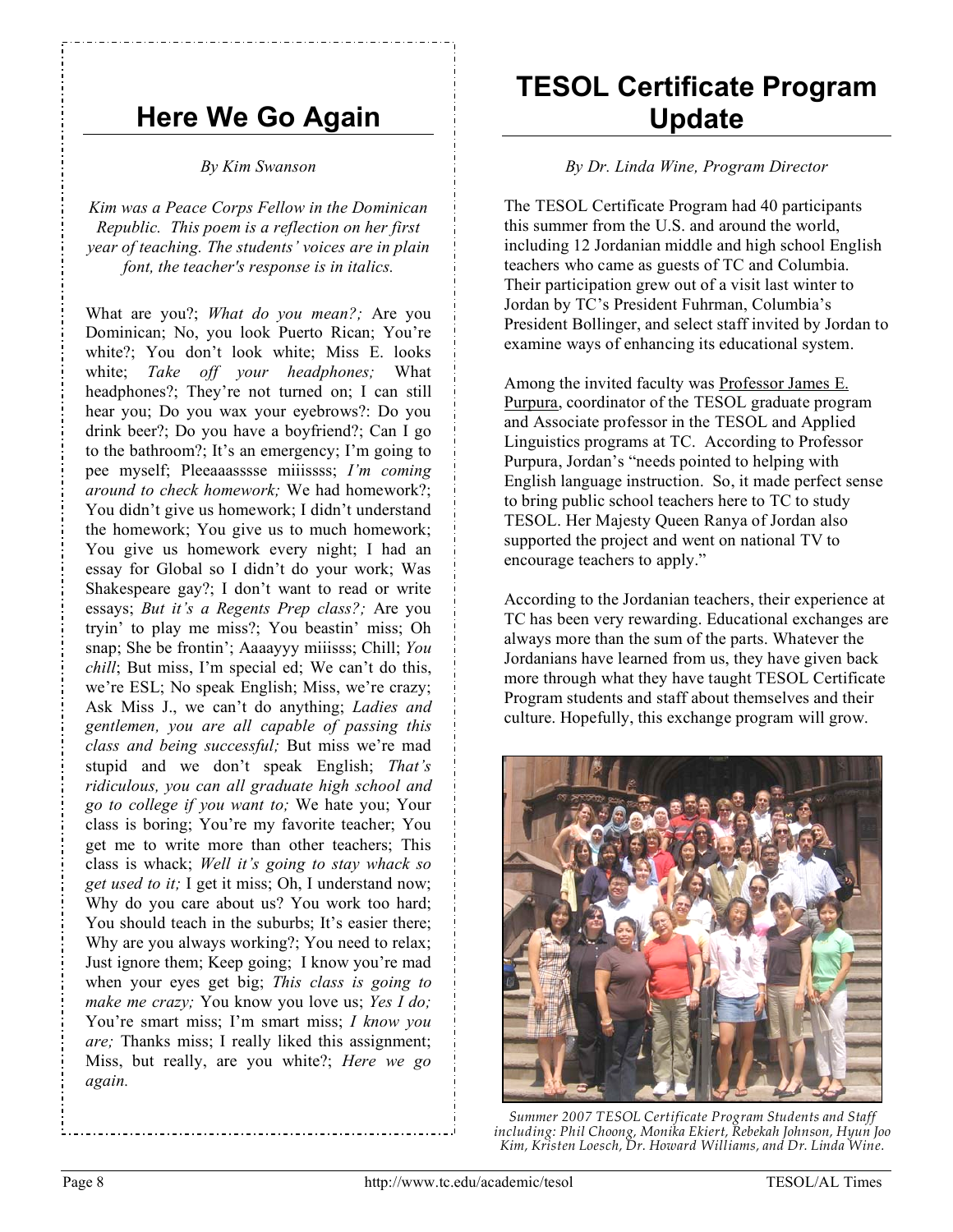### **A Little "English" Humor**

*Compiled by Alyssa Francis*

A linguistics professor was lecturing to his class one day. "In English," he said, "A double negative forms a positive. In some languages, though, such as Russian, a double negative is still a negative. However, there is no language wherein a double positive can form a negative."

A voice from the back of the room piped up, "Yeah, right." *Source: http://www.walkupsway.com/grammar\_jokes.htm*

A man went to see a psychiatrist. "I keep on dreaming I'm a teepee or a wigwam," he said. "I know the problem," said the psychiatrist. "You're two tents."

Phonetic point: *tents* /tents/ and *tense* /tens/ tend to be homophones, because there is often an epenthetic /t/ between the nasal and fricative in *tense*. *Source: http://davidd.myplace.nie.edu.sg/phonetics/jokes.htm*

Teacher: Tim, you missed school yesterday, didn't you?

Tim: Not a bit! *Source: http://www.workjoke.com/projoke80.htm*

# **Upcoming Conferences**

Mark your calendars for the following upcoming conferences. Watch for current TC students as well as alumni who will be speaking at these events:

| <b>Conference</b>                                                                           | <b>Location</b>            | <b>Date</b>               | <b>Website</b>                   |
|---------------------------------------------------------------------------------------------|----------------------------|---------------------------|----------------------------------|
| Task Based Language Teaching<br>(TBLT) International Conference                             | Honolulu,<br>Hawaii        | Sept. 20-22, 2007         | www.hawaii.edu/tblt2007          |
| Second Language Acquisition and<br>Research (SLRF)                                          | Urbana-<br>Champaign, IL   | Oct. 11-14, 2007          | www.slrf-2007.uiuc.edu           |
| East Coast Organization of Language<br>Testers (ECOLT)                                      | Washington DC              | Nov. 2-3, 2007            | www.cal.org/ecolt                |
| $NYS$ TESOL – "Technology: The<br>Language that Brings Us Together"                         | White Plains,<br><b>NY</b> | Nov. 2-3, 2007            | www.nystesol.org/annualconf.html |
| American Association for Applied<br>Linguistics (AAAL)                                      | Washington DC              | Mar. 29 - Apr. 1,<br>2008 | www.aaal.org/aaal2008            |
| TESOL – "Worlds of TESOL: Building"<br>Communities of Practice, Inquiry, and<br>Creativity" | New York City              | Apr. 2-5, 2008            | www.tesol.org/2008convention     |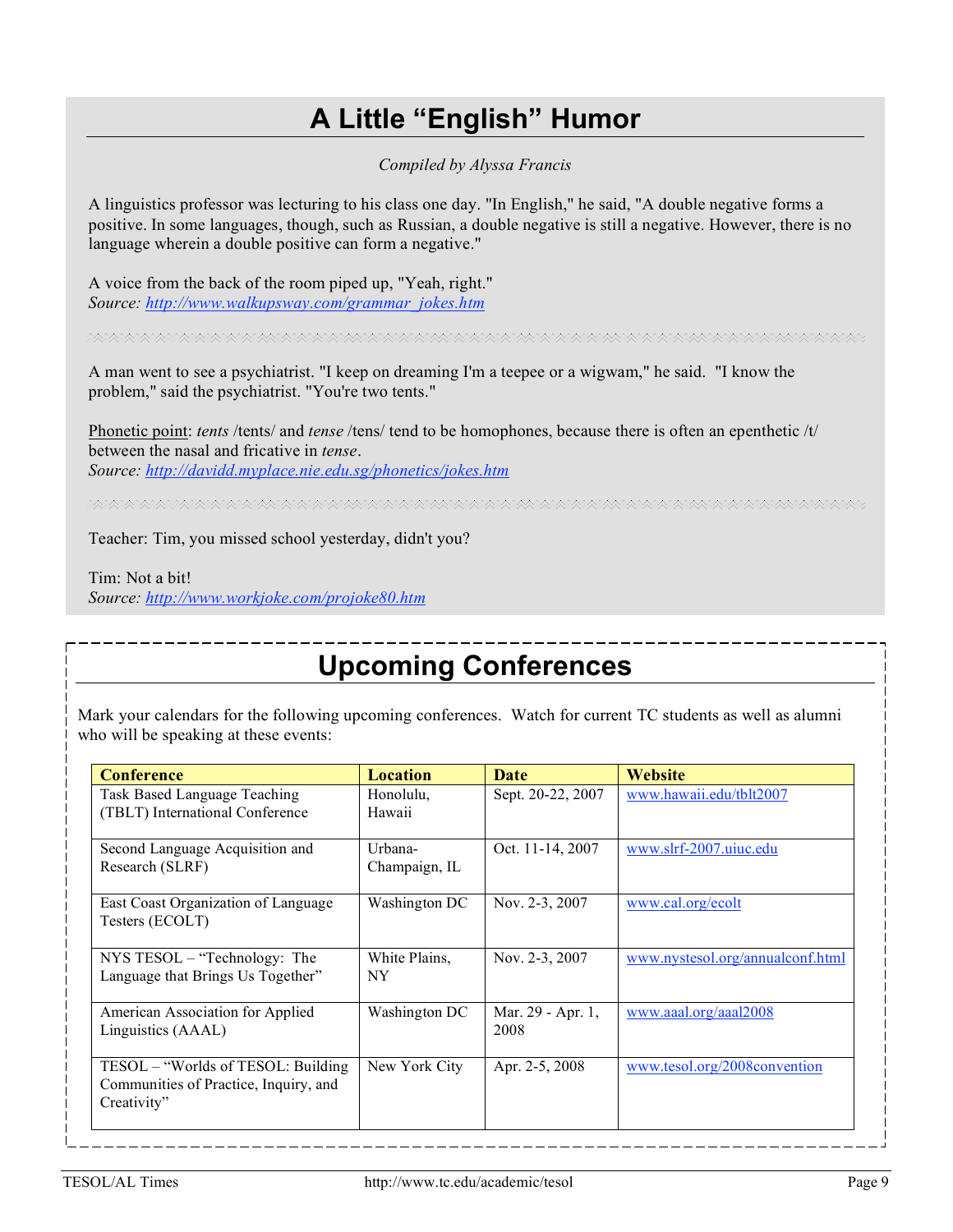# **Alumni Profile: Antonieta Cal y Mayor Turnbull**

*Antonieta graduated with her Ed.M. in May 2007. She is now teaching in her home region Chiapas, Mexico.*

I'm currently a full time lecturer at the Universidad Autónoma de Chiapas in Southern Mexico. I teach bachelor-level courses in the Department of English Language Teaching including the following classes: Discourse Analysis, Introduction to Research Literacy, Introduction to Translation Techniques and Classroom Practices. I also supervise studentteachers in my Speaking Practicum.

I think the TC program prepared me to face the challenge of becoming a lecturer at the college level because it provided a balance of theory and practice; theory on Sociolinguistics, Discourse Analysis and Second Language Acquisition, and practice on how to conduct observations and post-observation conferences.

I have so many fond and significant memories of the two and a half years that I was at TC that it is hard to make a choice. However, I think that my stay would not have been so rewarding had I not had the opportunity to work at the CEP office and teach Spanish in the CLP. I thank Monika Ekiert and Phil Choong for all they taught me while working in the office. I also thank Dr. Purpura and Dr. Han for their trust in letting me work for the CEP and for giving me the opportunity to launch the Spanish program at the CLP.

Another significant memory of my stay was reading the feedback Dr. Beebe and Dr. Waring gave me whenever I submitted a paper. Their feedback was clear and encouraging. Thanks to their positive comments, I gained confidence and was able to improve my academic writing significantly.

Last but not least, was the opportunity to meet people from all over the world and to make really good friends. **CEP Staff** – Fall 2006

# **Community English / Language Program Update**

The Community Language Program continues to provide foreign language instruction. Foreign languages taught include:

- Chinese Maggie Gu
- French Catherine Box
- Japanese Yoko Kinoshita
- Korean Sina Lee
- Spanish Antonieta Cal y Mayor Turnbull (fall 2006) and Emily Sharma (summer 2007).

In fall 2006 the Community English Program had a record number of students. Over 450 language learners attended classes thanks to the efforts of the CEP staff.

The CEP Master Teachers continue to provide valuable assistance to our teachers-in-training. Master Teachers during this year included:

- Ruhma Choudhury (Spring '07),
- Drew Fagan (Summer B '07),
- Rosario Torres Guevara (Summer A '07),
- Bahar Otcu (Fall '06, Summer A & B '07), and
- Chris Rogicki (Fall '06, Spring '07).

In accordance with our mission, the CEP/CLP staff works hard to serve both TC student-teachers in their quest to build skills as language teachers, and students from the community who aim to improve their abilities as language users. As of this summer, thanks to Joachim Castellano, the CEP/CLP now has its own web commercial. To see it, go to:

#### www.tc.edu/centers/communityenglish/



*L to R: Mari Kuromatsu, Antonieta Cal y Mayor Turnbull, Monika Ekiert, Alicia Kim, and Phil Choong.*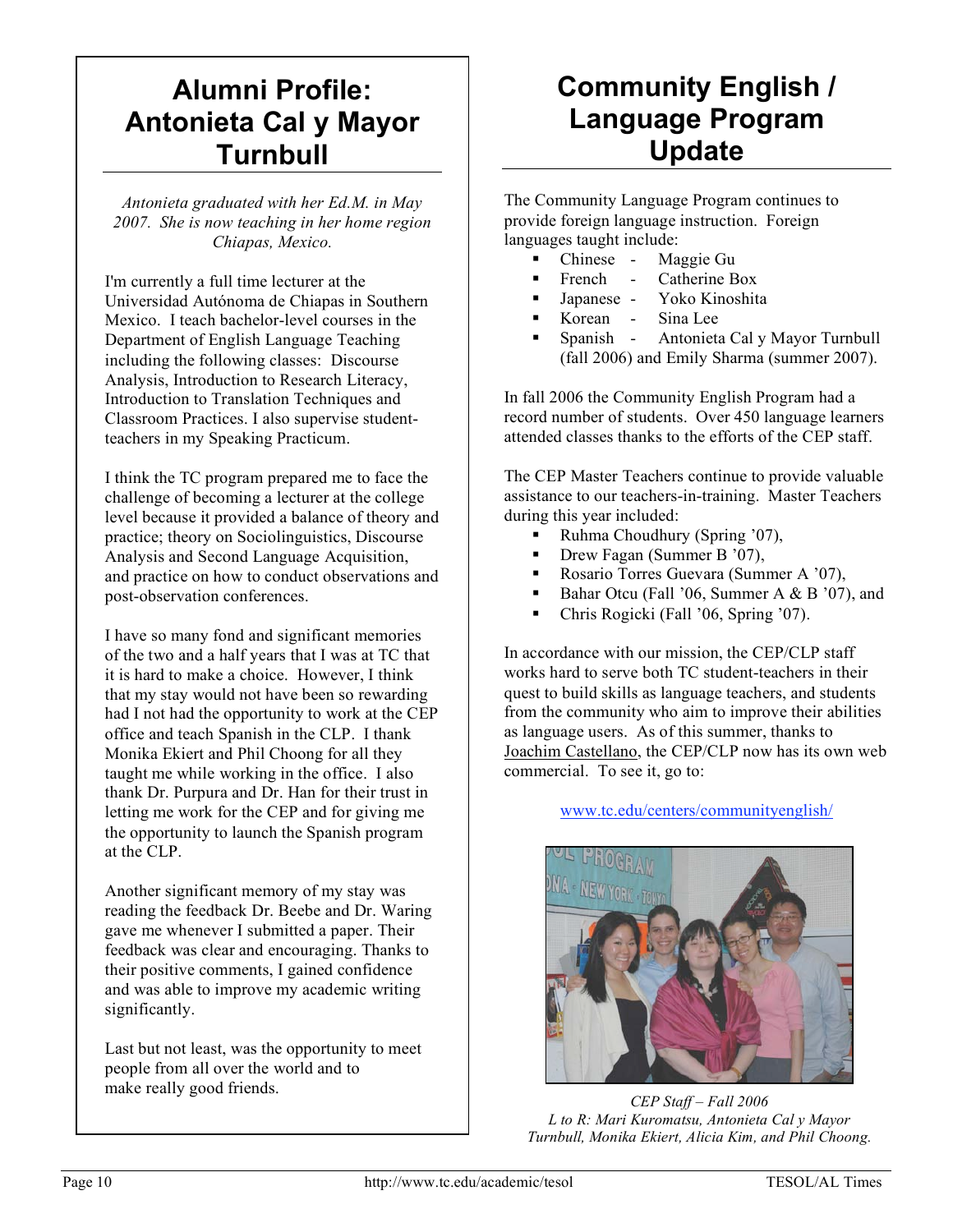# **Alumni Profile: Minako Kumagai**



*Minako Kumagai graduated from the TESOL/AL program in 2002. She is currently teaching English in Japan.*

I have been teaching English at public senior high schools in Japan, and it is a great pleasure to teach young people. Just as my

experience living in NYC, studying at TC, and teaching at CEP opened my eyes to the world, I would like to teach the students that there are many different worldviews and values outside of Japan and the importance of respecting others without judgment. Over the last four years, I have taken some students to the US and Canada several times and supported them adjusting themselves to a new culture. I also helped many international students coming to my school and taught them Japanese. Teaching is challenging, but every day I find it meaningful to make a difference in people's lives.

In my professional career, I have presented for SIETAR (The Society for Intercultural Education, Training, and Research), TELES (The Tohoku English Language Education Society), and JALT (The Japan Association for Language Teaching) Iwate chapter. I hope to continue doing research in English education and intercultural communication.

In my spare time, I am learning kung fu, and it has made me aware of what it is like to be a student. I still remember being taught at TC that "To be a good teacher, you need to become a student." I continue to practice what I learned at TC.

# **TESOL/AL Web Journal Update**

In 2007, the Web Journal received an ISSN number from the Library of Congress. Authors and articles published in the TC Web Journal can now be searched through the Library of Congress website and the LLBA (Linguistics and Language Behavior Abstracts) database.

*Congratulations to Dr. Han and Monika Ekiert for working hard to put TC on the map!*

Check it out  $\rightarrow$  http://catalog.loc.gov/ use ISSN 1936-7384 in the search.

> To see the Web Journal, go to: www.tc.columbia.edu/tesolalwebjournal

# **Stay in Touch with Teachers College**

### **Attention Alumni:**

*We want to stay in touch with you! Send us an update on where you are and what you're up to!*

To be included in future TESOL/AL newsletters, send an email to Professor Williams. Include where you are living, what you're doing, and other interesting information about your life.

Email  $\rightarrow$  HowWil@aol.com

#### **TC TESOL / AL TIMES is produced by the TC TESOL / AL Programs.**

**Editor**: Heather A. Tatton **Faculty Advisor**: Dr. Howard Williams

**Contributors**: *Sharon Balani, Phil Choong, Monika Ekiert, Drew Fagan, Alyssa Francis, Jackie Gianico, Jessica Horstmann, Alicia Kim, Yoko Kinoshita, Minako Kumagai, Meredith McWilliams, Christina Morales, Bora Sohn, Kim Swanson, Antonieta Cal y Mayor Turnbull, and Linda Wine.*